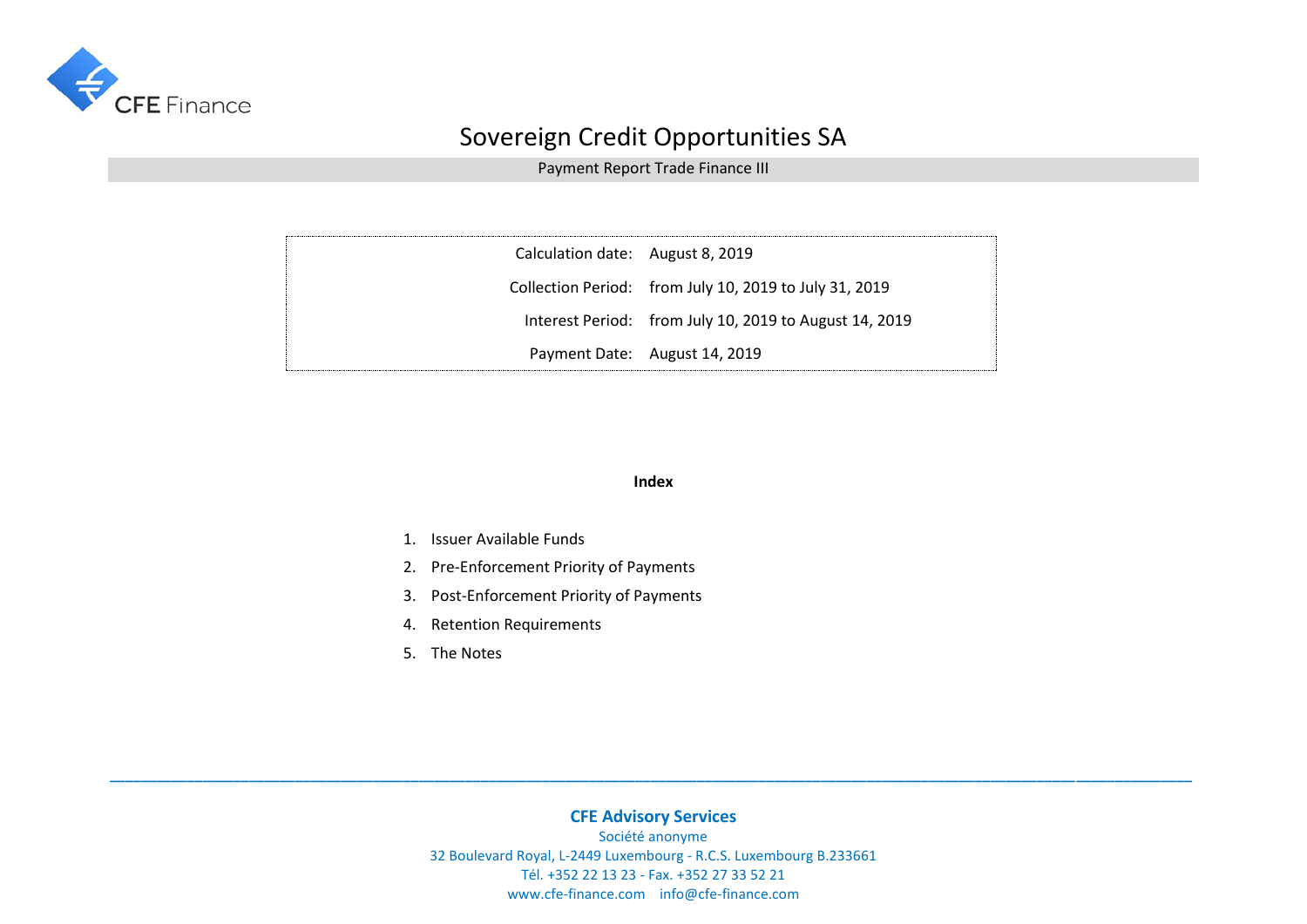

Payment Report Trade Finance III

|    | <b>Issuer Available Funds</b>                                                                                                                                                                                                                                                                                                                                                                                                                                                                                                                              |                |
|----|------------------------------------------------------------------------------------------------------------------------------------------------------------------------------------------------------------------------------------------------------------------------------------------------------------------------------------------------------------------------------------------------------------------------------------------------------------------------------------------------------------------------------------------------------------|----------------|
| a) | All Collections received or recovered during the immediately preceding Collection Period, deposited in the Payments Account                                                                                                                                                                                                                                                                                                                                                                                                                                | € 0,00         |
| b) | Any other amount credited or transferred into the Payments Account from the immediately preceding Payment Date in respect of the Receivables<br>(including, for the avoidance of doubt, any adjustment of the Purchase Price paid to the Issuer in respect of the Receivables, any proceeds deriving from<br>the repurchase of the Receivables or the disposal of Receivables pursuant to the terms of the Master Transfer Agreement and any indemnity paid by the<br>Seller in respect of the Receivables)                                                | € 0,00         |
| c) | All amounts of interest accrued and paid on the Transaction Accounts from the immediately preceding Payment Date (net of any applicable withholding<br>or expenses)                                                                                                                                                                                                                                                                                                                                                                                        | € 0,00         |
| d) | The proceeds deriving from the disposal (if any) of the Receivables pursuant to the Fiscal and Calculation Agreement                                                                                                                                                                                                                                                                                                                                                                                                                                       | € 0,00         |
| e) | With reference to any Payment Date other than the Payment Date on which all Notes will be redeemed in full or cancelled, any amount standing to the<br>credit of the Expenses Account only to the extent necessary to cover the shortfall (if any) in the payments of amounts due under items (a) and (b) of the<br>Pre-Enforcement Priority of Payments or under items (a), (b) and (c) of the Post-Enforcement Priority of Payments, on the immediately following Payment<br>Date, following application of any other item of the Issuer Available Funds | € 0,00         |
| f) | The Issuer Available Funds relating to the immediately preceding Payment Date, to the extent not applied in full on that Payment Date                                                                                                                                                                                                                                                                                                                                                                                                                      | €7.363.305.00  |
| g) | The Cash Reserve (1% of the Principal Amount Outstanding)                                                                                                                                                                                                                                                                                                                                                                                                                                                                                                  | €78.950,00     |
| h) | Any Liquidity Drawing under the Liquidity Facility                                                                                                                                                                                                                                                                                                                                                                                                                                                                                                         | € 0,00         |
| i) | Any other amount (other than the proceeds deriving from the subscription of the Notes) received by the Issuer from any party to the Transaction<br>Documents from the immediately preceding Payment Date and not already included in any of the other items of this definition of Issuer Available Funds                                                                                                                                                                                                                                                   | € 0,00         |
| j) | Any other amount standing to the credit of the Payments Account                                                                                                                                                                                                                                                                                                                                                                                                                                                                                            |                |
|    | <b>Total Issuer Available Funds</b>                                                                                                                                                                                                                                                                                                                                                                                                                                                                                                                        |                |
|    |                                                                                                                                                                                                                                                                                                                                                                                                                                                                                                                                                            | € 7.442.255,00 |
|    |                                                                                                                                                                                                                                                                                                                                                                                                                                                                                                                                                            |                |

**\_\_\_\_\_\_\_\_\_\_\_\_\_\_\_\_\_\_\_\_\_\_\_\_\_\_\_\_\_\_\_\_\_\_\_\_\_\_\_\_\_\_\_\_\_\_\_\_\_\_\_\_\_\_\_\_\_\_\_\_\_\_\_\_\_\_\_\_\_\_\_\_\_\_\_\_\_\_\_\_\_\_\_\_\_\_\_\_\_\_\_\_\_\_\_\_\_\_\_\_\_\_\_\_\_\_\_\_\_\_\_\_\_\_\_\_\_\_\_\_\_\_\_\_\_\_\_\_\_\_\_\_\_\_\_\_\_\_\_\_**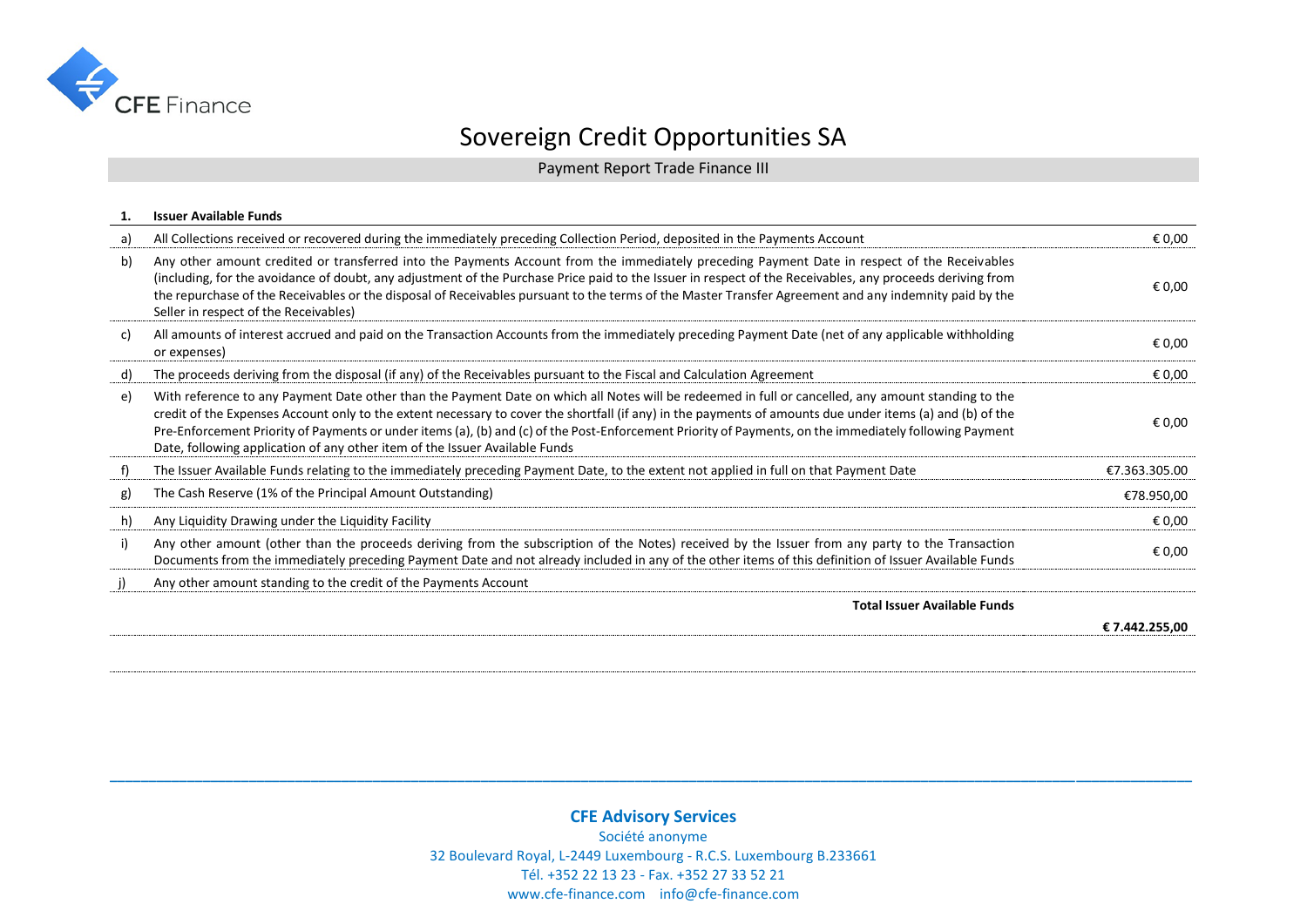

Payment Report Trade Finance III

| 2.      | <b>Pre-Enforcement Priority of Payments</b>                                                                                                                                                                                                                                |               |
|---------|----------------------------------------------------------------------------------------------------------------------------------------------------------------------------------------------------------------------------------------------------------------------------|---------------|
| a)      | Expenses to be paid pari passu and pro rata according to the respective amounts thereof                                                                                                                                                                                    | € 0,00        |
| b)      | Expense Account to be replenished up to the Retention Amount                                                                                                                                                                                                               | € 0,00        |
| C)      | All fees, costs and expenses of, and all other amounts due and payable to the Corporate Servicer, the Account Bank, the Calculation Agent, the Paying<br>Agent and the Collection Agent to be paid pari passu and pro rata according to the respective amounts thereof     |               |
|         | <b>Collection Agent</b><br>$\overline{\phantom{a}}$                                                                                                                                                                                                                        | € 3.289,58    |
|         |                                                                                                                                                                                                                                                                            |               |
|         | <b>Total</b>                                                                                                                                                                                                                                                               | € 3.289,58    |
| d)      | Interest due and payable on the Principal Amount Outstanding of the Senior Notes to be paid pari passu and pro rata according to the respective amounts<br>thereof                                                                                                         | € 22.786,46   |
| e)      | Payments Account to be replenished up to the Cash Reserve Target Amount up to (but excluding) the Payment Date on which the Senior Notes are<br>redeemed in full or cancelled                                                                                              | €78.950,00    |
| f)      | Any amount payable to the Seller in relation to the purchase of any Receivable                                                                                                                                                                                             | €4.529.725,20 |
| g)      | Amounts due and payable to the Liquidity Facility Provider pursuant to the Liquidity Facility Agreement                                                                                                                                                                    | €0            |
| h)      | Any other amount due and payable by the Issuer under the transaction documents, to the extent not already paid or payable under other items of this<br>Pre-Enforcement Priority of Payments to be paid pari passu and pro rata according to the respective amounts thereof | €0            |
| i)      | Interest due and payable on the Principal Amount Outstanding of the Junior Notes                                                                                                                                                                                           | € 384,03      |
| j)      | The Principal Amount Outstanding of the Senior Notes to be repaid pari passu and pro rata on the Final Maturity Date or any Payment Date on which the<br>Senior Notes are to be redeemed in full                                                                           | €0            |
| k)      | The Principal Amount Outstanding of the Junior Notes to be repaid pari passu and pro rata on or after the Payment Date in which the Senior Notes are<br>redeemed in full                                                                                                   | €0            |
| $\vert$ | Payments Account to be replenished with the Purchases Available Amount up to (but excluding) the Payment Date on which the Junior Notes are<br>redeemed in full or cancelled                                                                                               | €2.807.119,73 |
| m)      | Premium (if any) on the Junior Notes to be paid on or after the Payment Date in which the Junior Notes are redeemed in full                                                                                                                                                | €0            |

**CFE Advisory Services** Société anonyme 32 Boulevard Royal, L-2449 Luxembourg - R.C.S. Luxembourg B.233661 Tél. +352 22 13 23 - Fax. +352 27 33 52 21 www.cfe-finance.com info@cfe-finance.com

**\_\_\_\_\_\_\_\_\_\_\_\_\_\_\_\_\_\_\_\_\_\_\_\_\_\_\_\_\_\_\_\_\_\_\_\_\_\_\_\_\_\_\_\_\_\_\_\_\_\_\_\_\_\_\_\_\_\_\_\_\_\_\_\_\_\_\_\_\_\_\_\_\_\_\_\_\_\_\_\_\_\_\_\_\_\_\_\_\_\_\_\_\_\_\_\_\_\_\_\_\_\_\_\_\_\_\_\_\_\_\_\_\_\_\_\_\_\_\_\_\_\_\_\_\_\_\_\_\_\_\_\_\_\_\_\_\_\_\_\_**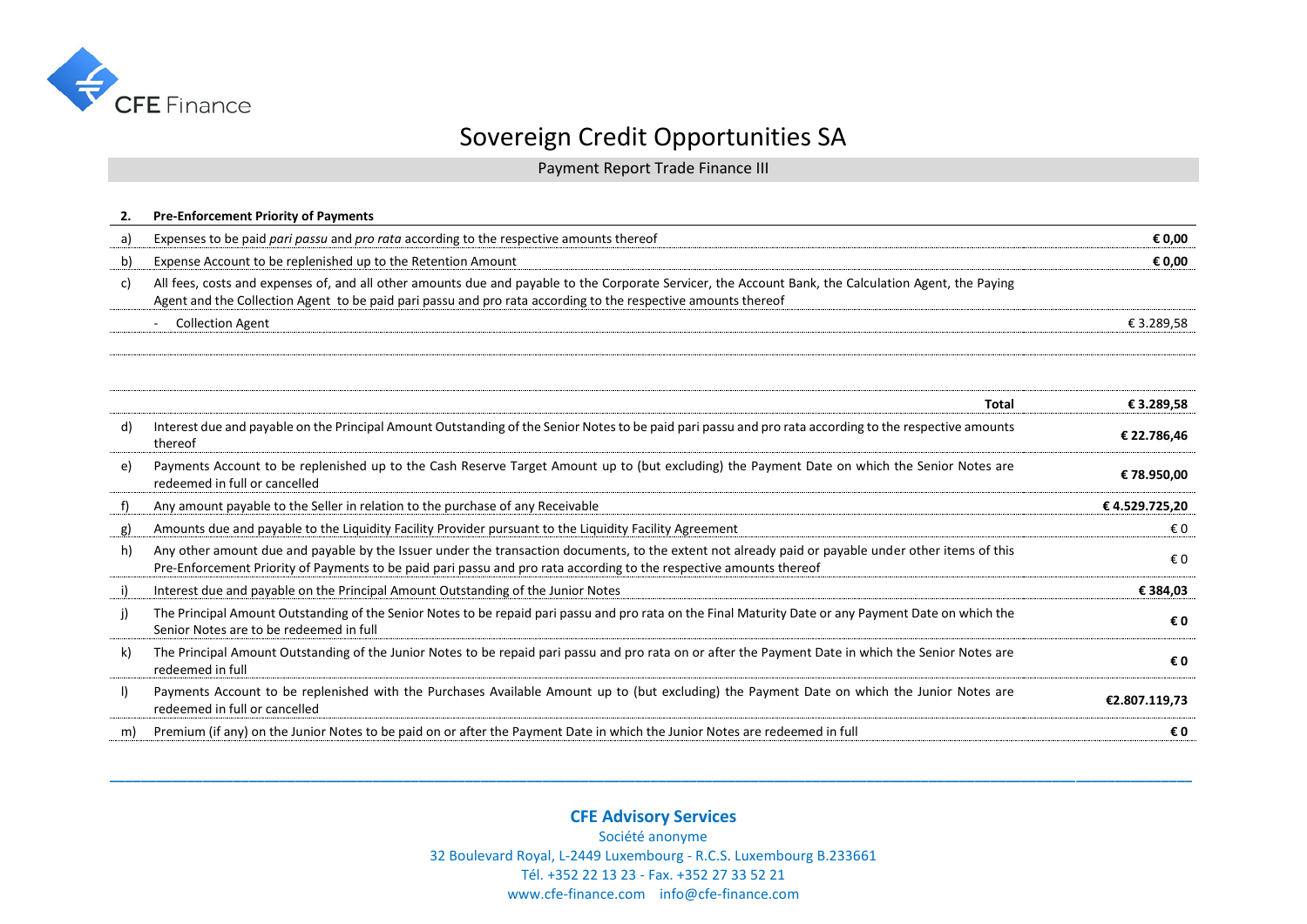

Payment Report Trade Finance III

| З. | <b>Post-Enforcement Priority of Payments</b>                                                                                                                                                                                                                                                                                                                                                           |     |
|----|--------------------------------------------------------------------------------------------------------------------------------------------------------------------------------------------------------------------------------------------------------------------------------------------------------------------------------------------------------------------------------------------------------|-----|
| a) | Mandatory expenses to be paid, if the relevant Trigger Event is an Insolvency Event, in accordance with applicable laws, including mandatory provisions<br>of Luxembourg insolvency laws, or any Expenses to be paid, if the relevant Trigger Event is not an Insolvency Event, pari passu and pro rata according to<br>the respective amounts thereof                                                 | €0  |
| b) | Any Expenses due and payable and not already paid, if the relevant Trigger Event is an Insolvency Event, to be paid pari passu and pro rata or, if the<br>relevant Trigger Event is not an Insolvency Event, the Expenses Account to be replenished up to the Retention Amount                                                                                                                         | € 0 |
| c) | The Expenses Account to be replenished up to the Retention Amount, if the relevant Trigger Event is an Insolvency Event, and all fees, costs and expenses<br>of, and all other amounts due and payable to the Corporate Servicer, the Account Bank, the Calculation Agent, the Paying Agent and the Collection Agent<br>to be paid pari passu and pro rata according to the respective amounts thereof | € 0 |
| d) | Interest due and payable on the Principal Amount Outstanding of the Senior Notes                                                                                                                                                                                                                                                                                                                       | € 0 |
| e) | Principal Amount Outstanding of the Senior Notes                                                                                                                                                                                                                                                                                                                                                       | € 0 |
| f) | Any amount payable to the Seller in relation to the purchase of any Receivable                                                                                                                                                                                                                                                                                                                         | €0  |
| g) | Any amount due and payable to the Liquidity Facility Provider pursuant to the Liquidity Facility Agreement                                                                                                                                                                                                                                                                                             | € 0 |
| h) | Any other amount due and payable by the Issuer under the transaction documents to be paid pari passu and pro rata according to the respective amounts<br>thereof to the extent not already paid or payable under other items of this Post-Enforcement Priority of Payments                                                                                                                             | € 0 |
| i) | Interest due and payable on the Principal Amount Outstanding of the Junior Notes to be paid on or after the Payment Date in which the Senior Notes are<br>redeemed in full                                                                                                                                                                                                                             | € 0 |
| j) | The Principal Amount Outstanding of the Junior Notes to be repaid on or after the Payment Date in which the Senior Notes are redeemed in full                                                                                                                                                                                                                                                          | € 0 |
| k) | The Premium (if any) on the Junior Notes to be paid on or after the Payment Date in which the Junior Notes are redeemed in full                                                                                                                                                                                                                                                                        | € 0 |

### **CFE Advisory Services**

**\_\_\_\_\_\_\_\_\_\_\_\_\_\_\_\_\_\_\_\_\_\_\_\_\_\_\_\_\_\_\_\_\_\_\_\_\_\_\_\_\_\_\_\_\_\_\_\_\_\_\_\_\_\_\_\_\_\_\_\_\_\_\_\_\_\_\_\_\_\_\_\_\_\_\_\_\_\_\_\_\_\_\_\_\_\_\_\_\_\_\_\_\_\_\_\_\_\_\_\_\_\_\_\_\_\_\_\_\_\_\_\_\_\_\_\_\_\_\_\_\_\_\_\_\_\_\_\_\_\_\_\_\_\_\_\_\_\_\_\_**

Société anonyme 32 Boulevard Royal, L-2449 Luxembourg - R.C.S. Luxembourg B.233661 Tél. +352 22 13 23 - Fax. +352 27 33 52 21 www.cfe-finance.com info@cfe-finance.com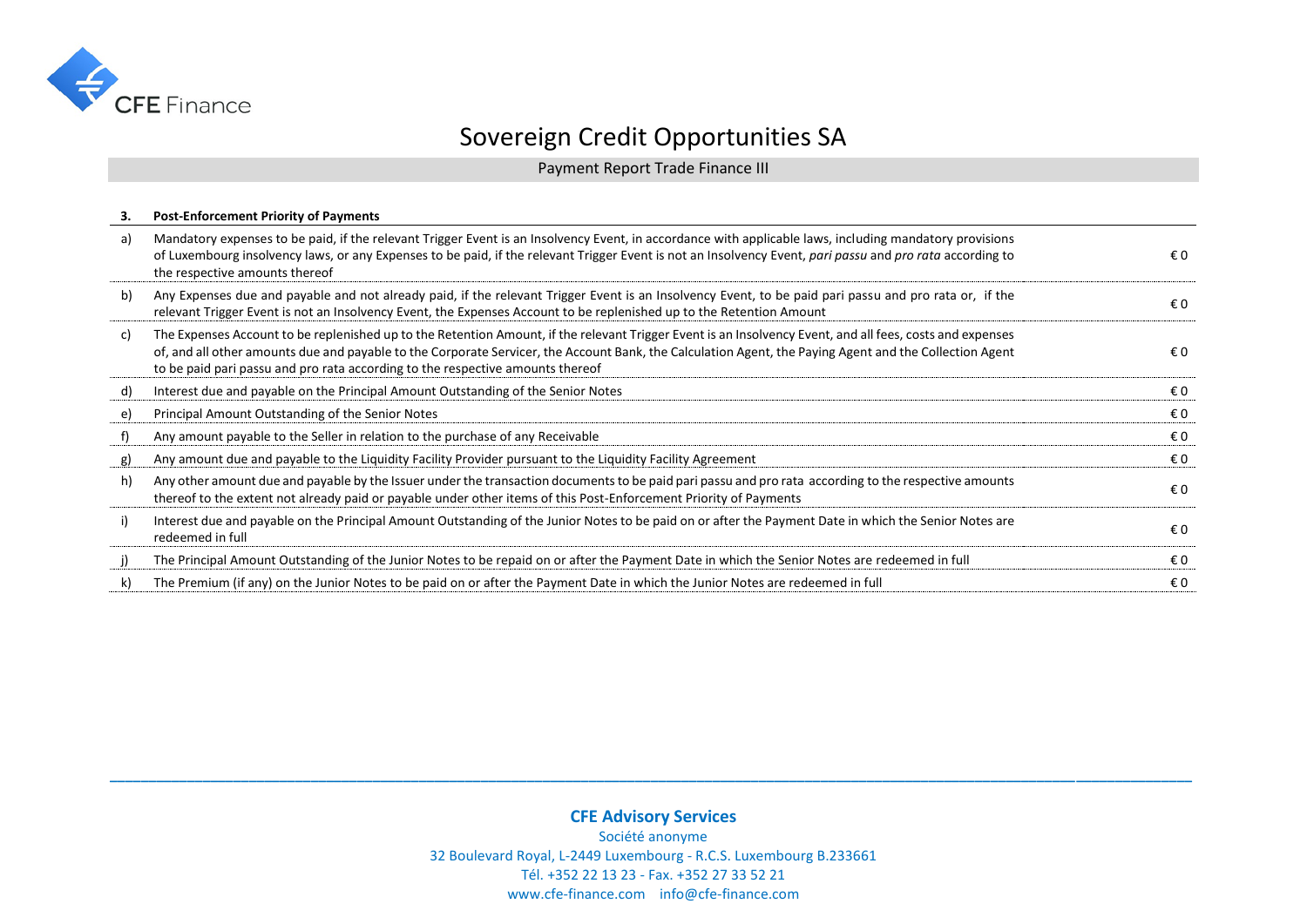

Payment Report Trade Finance III

#### **4. Paid-up Amounts**

|                                        | Amount         | <b>Retention Requirement</b>                                         |                                 |
|----------------------------------------|----------------|----------------------------------------------------------------------|---------------------------------|
| Euro 60,000,000<br>Class A Partly Paid | € 7.500.000,00 | $\overline{\phantom{0}}$                                             |                                 |
| Euro 3,158,000<br>Class B Partly Paid  | € 395.000,00   | equal to 5,26 % of the Paid-Up Amount of the Class A<br><b>Notes</b> | <b>5% Retention Requirement</b> |
| <b>Total</b>                           | € 7.895.000,00 |                                                                      |                                 |

**CFE Advisory Services** Société anonyme 32 Boulevard Royal, L-2449 Luxembourg - R.C.S. Luxembourg B.233661 Tél. +352 22 13 23 - Fax. +352 27 33 52 21 www.cfe-finance.com info@cfe-finance.com

**\_\_\_\_\_\_\_\_\_\_\_\_\_\_\_\_\_\_\_\_\_\_\_\_\_\_\_\_\_\_\_\_\_\_\_\_\_\_\_\_\_\_\_\_\_\_\_\_\_\_\_\_\_\_\_\_\_\_\_\_\_\_\_\_\_\_\_\_\_\_\_\_\_\_\_\_\_\_\_\_\_\_\_\_\_\_\_\_\_\_\_\_\_\_\_\_\_\_\_\_\_\_\_\_\_\_\_\_\_\_\_\_\_\_\_\_\_\_\_\_\_\_\_\_\_\_\_\_\_\_\_\_\_\_\_\_\_\_\_\_**